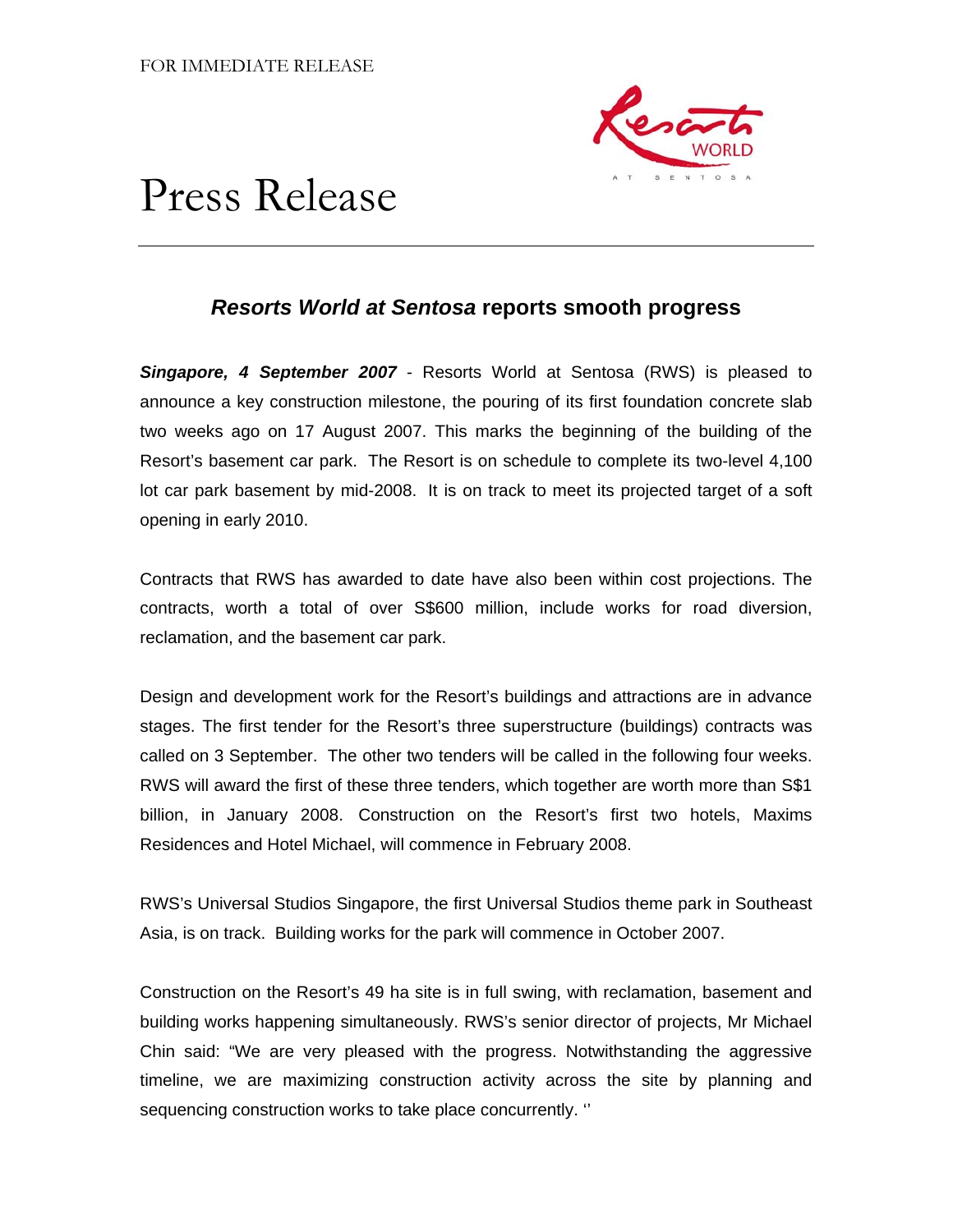When RWS opens in 2010, Singapore can look forward to a holiday getaway that offers some of the world's most exciting attractions. Mr Chin said: "Despite the challenges facing the construction industry, RWS is constantly improving its offerings. We are committed to deliver a top-class destination. ''

- ends -

#### **About Resorts World at Sentosa**

*Resorts World at Sentosa* is a family holiday destination slated to take pride of place on a 49-ha site on Singapore's Sentosa Island in 2010. Home to Southeast Asia's first Universal Studios theme park, DreamWorks Digital Animation Studios and the world's largest oceanarium Marine Life Park, it also has the tropical Equarius Water Park and the region's first fully integrated wellness spa.

The S\$5.2 billion resort looks to welcome 15 million visitors in 2010, and its array of familyfriendly attractions will be a place that Singaporeans can call their own. Six differently-theme hotels will provide more than 1,800 rooms, with full meeting and conference amenities.

Beyond the gated attractions, the Resort will offer public entertainment such as the Crane Dance, a showcase of multi-media moving art and cleverly choreographed animatronics crane dances at the waterfront.

The 1,700-seat Imagineering Theatre will feature a magical dreamlike show with water, light and visual effects. There will also be an unparalleled array of retail and dining options at the FestiveWalk with roving acts and street performances at the Bull Ring.

#### **Media contact**

Krist Boo Resorts World at Sentosa DID: +65 6823 9108 Mobile: +65 98472167 Email: krist.boo@resortsworldatsentosa.com

Robin Goh Resorts World at Sentosa DID: +65 6407 9778 Mobile: 90935772 Email: robin.goh@rwsentosa.com

Ivan Tan Weber Shandwick DID: + 65 6825 8027 Mobile: +65 96359765 Email: itan@webershandwick.com